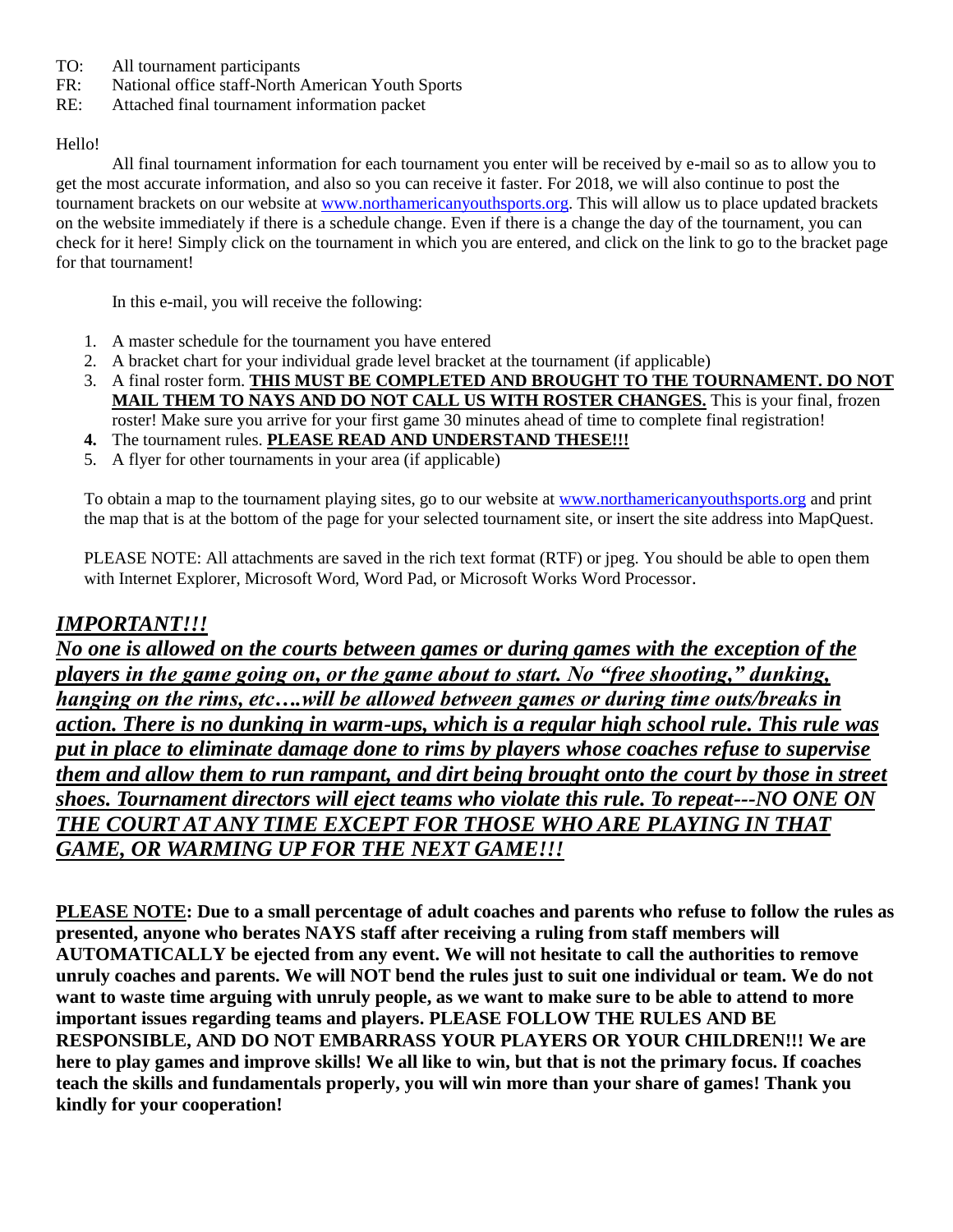#### **NAYS YOUTH BASKETBALL TOURNAMENT FINAL ROSTER FORM COACHES!!!! PLEASE TAKE NOTE……..**

| 1. You MUST COMPLETE THIS ROSTER FORM IN FULL and BRING IT TO THE TOURNAMENT!                                                                            |                                  |                                |                                       |                                                                                                    |
|----------------------------------------------------------------------------------------------------------------------------------------------------------|----------------------------------|--------------------------------|---------------------------------------|----------------------------------------------------------------------------------------------------|
| This will serve as your final roster form for the tournament and freezes your roster upon check-in.                                                      |                                  |                                |                                       |                                                                                                    |
| 2. DO NOT MAIL OR FAX ROSTERS TO THE NAYS NATIONAL OFFICE! Bring this with you!                                                                          |                                  |                                |                                       |                                                                                                    |
| 3. You MUST also have a COPY OF A CURRENT REPORT CARD or a STUDENT PHOTO I.D. WITH GRADE LEVEL                                                           |                                  |                                |                                       |                                                                                                    |
| ON IT to verify the grade of your players. Without this, a player may not play.                                                                          |                                  |                                |                                       |                                                                                                    |
| 4. Each team MUST BRING ONE PERSON TO HELP WITH SCOREKEEPING OR TIMEKEEPING. Those teams not                                                             |                                  |                                |                                       |                                                                                                    |
| providing this will forfeit all games played and all fees/admissions. The scorer/timer will receive free admission upon check-in.                        |                                  |                                |                                       |                                                                                                    |
| This person must always check in with the coach. This person must be the same person for the entire tournament. No multiple                              |                                  |                                |                                       |                                                                                                    |
| scorers passes will be given!                                                                                                                            |                                  |                                |                                       |                                                                                                    |
|                                                                                                                                                          |                                  |                                |                                       |                                                                                                    |
|                                                                                                                                                          | www.northamericanyouthsports.org |                                | <b>Questions? Call 1-866-352-5915</b> |                                                                                                    |
|                                                                                                                                                          |                                  |                                |                                       |                                                                                                    |
|                                                                                                                                                          |                                  |                                |                                       |                                                                                                    |
| SEX OF TEAM: BOYS_________GIRLS_________GRADE LEVEL OF TEAM (based on 2017-2018 school year)                                                             |                                  |                                |                                       |                                                                                                    |
|                                                                                                                                                          |                                  |                                |                                       |                                                                                                    |
| ILLINOIS EVENTS: $4^{th}$ &5 <sup>th</sup> 6 <sup>th</sup> 6 <sup>th</sup>                                                                               |                                  |                                |                                       | $7^{\text{th}}$ 8 <sup>th</sup> 9 <sup>th</sup> 10 <sup>th</sup> 11 <sup>th</sup> 12 <sup>th</sup> |
| OTHER STATES EVENTS: $4^{\text{th}}$ , 5th & 6 <sup>th</sup>                                                                                             |                                  | $7^{\rm th}$ <sub>______</sub> |                                       | $8^{th}$ 9 <sup>th</sup> -10 <sup>th</sup> 11 <sup>th</sup> -12 <sup>th</sup>                      |
|                                                                                                                                                          |                                  |                                |                                       |                                                                                                    |
|                                                                                                                                                          |                                  |                                |                                       |                                                                                                    |
| ZIP______________HOME PHONE__________________________________WORK PHONE_____________________________                                                     |                                  |                                |                                       |                                                                                                    |
|                                                                                                                                                          |                                  |                                |                                       |                                                                                                    |
|                                                                                                                                                          |                                  |                                |                                       |                                                                                                    |
| <b>PLAYERS NAME</b>                                                                                                                                      |                                  | <b>GRADE</b>                   | <b>SCHOOL</b>                         | <b>HEIGHT</b>                                                                                      |
|                                                                                                                                                          |                                  |                                |                                       |                                                                                                    |
|                                                                                                                                                          |                                  |                                |                                       |                                                                                                    |
|                                                                                                                                                          |                                  |                                |                                       |                                                                                                    |
|                                                                                                                                                          |                                  |                                |                                       |                                                                                                    |
| 6.                                                                                                                                                       |                                  |                                |                                       |                                                                                                    |
|                                                                                                                                                          |                                  |                                |                                       |                                                                                                    |
|                                                                                                                                                          |                                  |                                |                                       |                                                                                                    |
|                                                                                                                                                          |                                  |                                |                                       |                                                                                                    |
| 10.                                                                                                                                                      |                                  |                                |                                       |                                                                                                    |
| 11.                                                                                                                                                      |                                  |                                |                                       |                                                                                                    |
| 12.                                                                                                                                                      |                                  |                                |                                       |                                                                                                    |
|                                                                                                                                                          |                                  |                                |                                       |                                                                                                    |
| participation rules set forth by our state high school association and our team, coaches, parents, and staff agree to hold harmless NAYS, all employees. |                                  |                                |                                       | (tournament coach) hereby certify that my roster is in agreement with all out-of-season            |
|                                                                                                                                                          |                                  |                                |                                       |                                                                                                    |

participation rules set forth by our state high school association and our team, coaches, parents, and staff agree to hold harmless NAYS, all employees, volunteers, and site workers for injuries that may incur at this tournament. All coaches, parents, and staff, as well as any relatives and friends from this team agree to not sue NAYS or its employees, volunteers, or site workers for any reason whatsoever.

Coach's Signature\_\_\_\_\_\_\_\_\_\_\_\_\_\_\_\_\_\_\_\_\_\_\_\_\_\_\_\_\_\_\_\_\_\_\_\_\_Date\_\_\_\_\_\_\_\_\_\_\_\_\_\_\_\_\_\_\_\_\_\_\_\_\_\_\_\_

**IF YOU ARE NOT A LOCAL TEAM AND ARE STAYING AT AN AREA HOTEL DURING THE TOURNAMENT PLEASE COMPLETE THE FOLLOWING SO WE CAN REACH YOU DURING THE TOURNAMENT: HOTEL NAME\_\_\_\_\_\_\_\_\_\_\_\_\_\_\_\_\_\_\_\_\_\_\_\_\_\_\_\_\_\_\_\_\_\_\_\_\_\_\_\_\_PHONE\_\_\_\_\_\_\_\_\_\_\_\_\_\_\_\_\_\_\_\_ROOM NUMBER\_\_\_\_\_\_\_\_\_**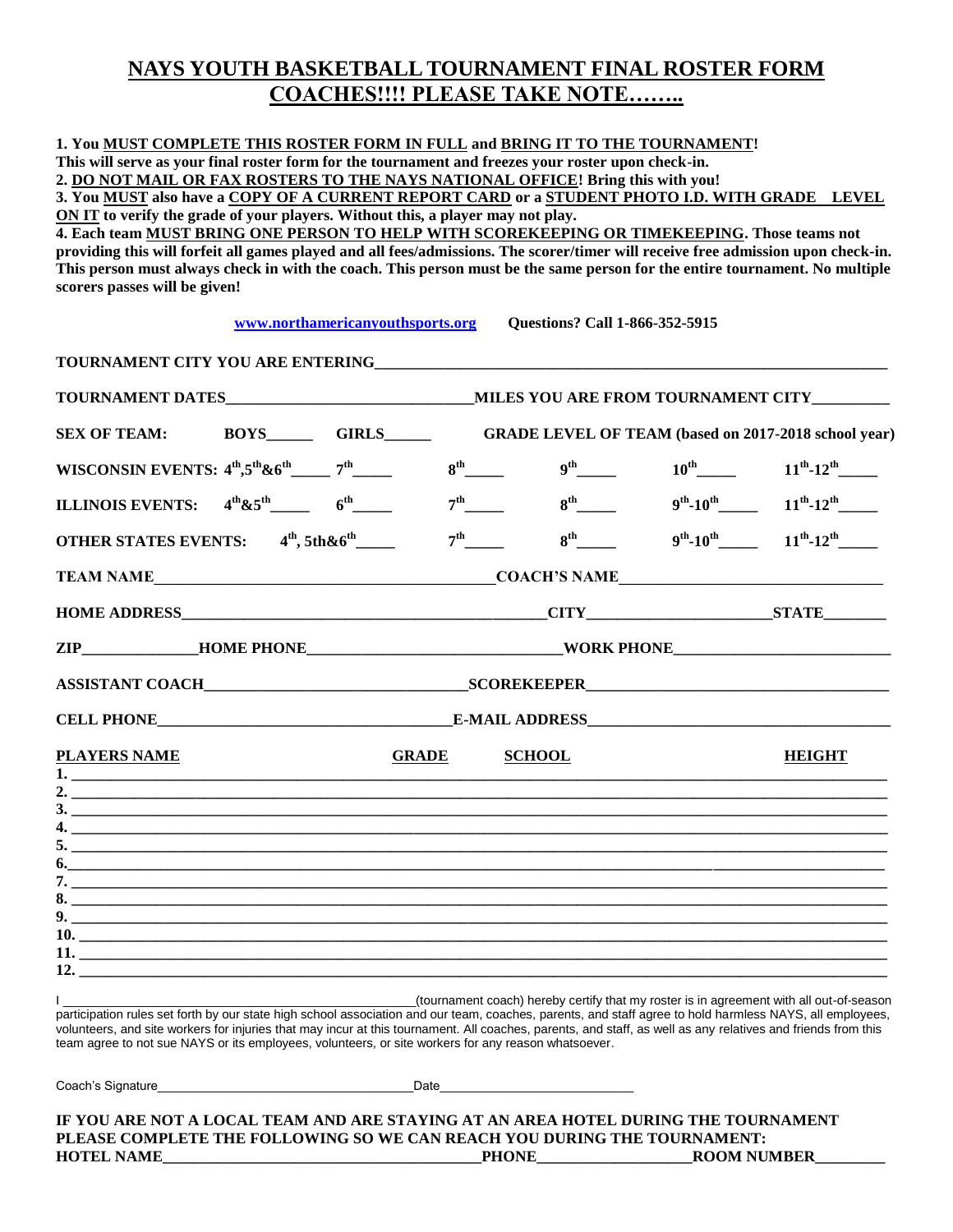#### **NAYS-Basketball Division-SPRING TOURNAMENT RULES & REGULATIONS**

#### **GAME/PLAYING RULES:**

1. Games are 20 minute running halves for grades 9-12 and 18 minute running halves for grade 5-8 games. Stop time is the last 2 minutes of each half. No stop time in the second half if the lead is 20 points or more in the last 2 minutes, even if the lead drops below 20.

2. All players suited up and on the bench must play in every game. Failure to do so will cause your team to forfeit that game if you are challenged.

3. No full court pressing by the team that is in the lead once the lead reaches 20 points.

4. Technical, flagrant, and intentional fouls are not shot. They are an automatic 2 points and ball possession for the non-violating team.

5. Three full time outs per game only! No time outs in sudden death overtime. After a time out during a free throw situation, the clock starts when the ball is back in play. Someone in play must touch the ball after the free throw situation ends for the clock to start.

6. Overtimes are sudden death. First team to score wins. No time is put on the clock. No time outs in sudden death overtime. The overtime will start with a center jump. Championship and semifinal games are a 2-minute overtime, with one minute of running clock and one minute of stop time. One full time out in championship overtime, and no carryover of time outs from regulation.

#### **GENERAL TOURNAMENT RULES:**

1. All teams must have a matching set of jerseys with numbers. Matching shorts are not necessary. We recommend reversible or 2 colored sets.

2. EACH TEAM MUST BRING ONE PERSON TO HELP WITH SCOREKEEPING OR TIMEKEEPING. This person will receive a pass for free entry for the entire tournament. This person MUST be present to receive this pass when the coach checks in his/her team before your first game. Those teams not providing this person will forfeit that game, all subsequent games, and all fees paid. **The same person should score for the entire tournament. Multiple scorers passes will not be given!** 3. Coaches may not be the scorer/timer and coach on the bench or at the scorer's table at the same time.

4. There are no protests. All referee and NAYS staff decisions are final. Any person-coach/player/parent/fan who berates a tournament official, staff, other coach, player, parent, referee, or fan will be ejected immediately from the tournament. Those who do not leave immediately will be removed by authorities.

5. Disorderly conduct, damage to facilities, or violations of rules in the opinion of the tournament staff will cause you and your team or all of your club's teams to be ejected from the tournament. You will immediately forfeit all subsequent games and all fees/admissions paid.

6. DO NOT CALL US WITH ROSTER CHANGES! Make these at the check-in table prior to your first game. At this time your roster will be frozen.

7. ALL PLAYERS MUST BRING A COPY OF A CURRENT YEAR REPORT CARD OR STUDENT PICTURE ID WITH GRADE LEVEL FOR GRADE LEVEL VERIFICATION. If a player in question does not produce a report card when asked, they may not play in any further games until it is produced. If this affects enough of your players where you cannot field at least five on the court, you will forfeit that game and all subsequent games, with a loss of any fees/admissions paid.

8. Any challenges of a player's grade level must be made BEFORE game time to a tournament director. A team that challenges MUST have their report cards available for their team in order to challenge. The ONLY person who will look at these report cards is the tournament director. Not opposing coaches, parents, or players. 9. Awards are given to  $1<sup>st</sup>$  place for a maximum of 12 players.

10. Passes will be issued at the tournament upon check in for 2 coaches, and 1 scorekeeper per team. Not for ballpersons, managers, cheerleaders, etc…

11. NAYS will not refund any tournament fees paid if a tournament is cancelled for reasons beyond our control, including, but not limited to, floods, acts of war, bomb threats, gym reservations cancelled without adequate notice to NAYS, natural disasters, etc…

12. You must bring your own balls for warm-ups. One ball will be chosen from the two teams for a game ball.

13. No tournament flyers may be distributed for other tournaments, camps, or clinics at any NAYS event without permission from the NAYS national office. Anyone individual, team, coach, or player caught doing so will be ejected from the tournament.

14. Any forfeits will count as a game towards your two game minimum. Any team which forfeits a game will forfeit all subsequent games and all fees/admissions paid and be removed from the tournament. In case of a first round forfeit, the team receiving the forfeit may play the next game on the winners and losers side of the bracket. However, they may only advance on the winners side. They may not chose which side they wish to play on.

15. NAYS and the host site and all staff members are not responsible for injuries to players, coaches, spectators, or guests. We do not carry health insurance. Injuries are the responsibility of the player's own health insurance.

16. Once the schedule is set or received by you, DO NOT CALL US TO CHANGE GAME TIMES! You should plan to be present during the tournament before registering. However, NAYS reserves the right to change the schedule at any time. If we need to make changes to your first game time, we will call you. YOU ARE RESPONSIBLE FOR CHECKING FOR CHANGES IN THE BRACKETS OR RULES POSTED AT THE TOURNAMENT AT ALL TIMES! GO BY THE POSTED SCHEDULES!! NAYS IS NOT RESPONSIBLE IF YOU MISS YOUR GAME TIME! You may also check for schedule changes on our website, as schedules are posted and updated regularly, right up to the day of the tournament.

17. ALL ENTRY FEES ARE NON-REFUNDABLE once we receive your fee at the NAYS office. We only refund if a bracket does not run or is cancelled.

18. Make sure your roster is in agreement with the rules for out-of-season play that are listed by your state athletic association. NAYS is not responsible for your errors if a player loses eligibility.

19. NAYS tournament staff reserve the right to combine brackets for the good of the tournament, shorten the length of halves, halftime, or time between games to keep the schedule on time, or in cases out of our control, such as a power outage at a gym site.

20. NAYS reserves the right to modify all or any of these rules for the good of all teams involved.

21. YOU MUST COMPLETE THE ENCLOSED ROSTER FORM AND PRESENT IT UPON CHECK-IN IN ORDER TO RECEIVE YOUR PASSES. DO NOT FAX OR MAIL THESE TO US!! DO NOT ASK FOR THESE FORMS AT THE EVENT!! BRING THEM WITH YOU AND BE RESPONSIBLE!!

22. Players may not be more than 2 years older than the age of the players in that typical grade level. For example, 12<sup>th</sup> grade players are typically 18 years old. A player who has reached the age of 20 cannot play. An  $8<sup>th</sup>$  grader is 14 years old. A 16 year old  $8<sup>th</sup>$  grader can not play in the  $8<sup>th</sup>$  grade bracket.

23. CALL 1-866-352-5915 IF YOU WILL BE MISSING YOUR FIRST GAME!! If you must leave the tournament early, please notify the tournament director.

24. Players may play on more than one team in the tournament, so long as they are in different grade level divisions.

25. The  $5<sup>th</sup>$ - $6<sup>th</sup>$  grade boys bracket will use the ball size (either regular men's or the women's 28.5" ball) that is typically used in their region of the country. This decision will be made by the tournament director. In case of conflicts between coaches about which ball should be used, the NAYS national policy of using the 28.5" women's ball will go into effect. This ball will be used then by the entire bracket for the entire tournament.

26. Players MUST be wearing their jerseys to be admitted to the tournament at all times. We have no other way of distinguishing who is and is not a player.

27. Teams MUST bring their own medical supplies. This includes ice, bandages, tape, etc….DO NOT ask us or the concession stand to supply these! These supplies cost money, and we do not get them for free! As a coach, please be responsible and bring a medical kit for your team's protection.

28. No games may take place without a coach on the bench!!

29. Home schooled players may only play if they have proof of the grade they should be in. They are required to have progress reports. They must also provide a birth certificate so we can verify in reference to rule 22.

[www.northamericanyouthsports.org](http://www.northamericanyouthsports.org/) 1-866-352-5915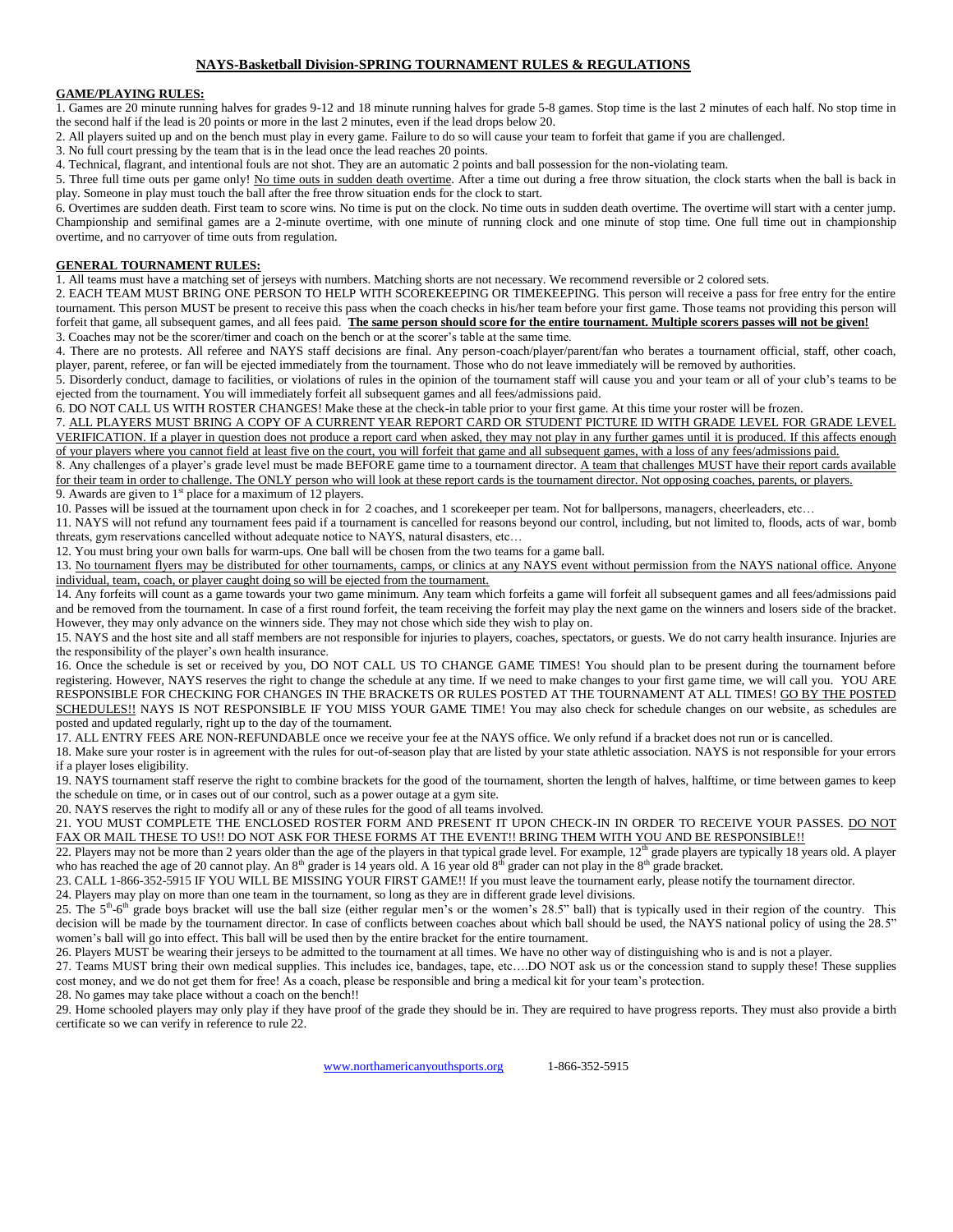#### **NAYS-Basketball Division-REGIONAL & NATIONAL TOURNAMENT RULES & REGULATIONS**

#### **GAME/PLAYING RULES:**

1. Games will be 20 minute running halves for grades 9-12 and 18 minute running halves for grades 5-8. There will be stop time the last 2 minutes of each half. If the lead reaches 20 or more points, the clock will run through the last 2 minutes of the second half, even if the lead drops below 20 points

2. All players suited up and on the bench must play in every game.

3. No full court pressing by the team that is in the lead once the lead reaches 20 points.

4. Technical, flagrant, and intentional fouls are not shot. They are an automatic 2 points and ball possession for the non-violating team.

5. Three full time outs per game! There are no time outs in sudden death overtime. After a time out during a free throw situation, the clock starts when the ball is back in play. This means someone in play must touch the ball after the free throw situation ends for the clock to start.

6. Overtimes are sudden death. First team to score wins. There will be no time put on the clock. There are no time outs in sudden death overtime. The overtime will start with a center jump. Championship and semifinal games will be 2-minute overtime, with one minute of running clock and one minute of stop time. There is one full time out in championship overtime, and no carryover of time outs from regulation.

#### **GENERAL TOURNAMENT RULES:**

1. All teams must have a matching set of jerseys with number. Matching shorts are not necessary. We recommend reversible or 2 sets with different colors. We will not provide pinneys.

2. EACH TEAM MUST BRING ONE PERSON TO HELP WITH SCOREKEEPING OR TIMEKEEPING. This person will receive a pass for free entry for the entire tournament. This person MUST be present to receive this pass when the coach checks in his/her team before your first game. Those teams not providing this person will forfeit that game, all subsequent games, and all fees paid. **The same person should score for the entire tournament. Multiple scorers' passes will not be given!** 3. Coaches may not be the scorer/timer and coach on the bench or at the scorer's table at the same time.

4. There are no protests. All referee and NAYS staff decisions are final. Any person-coach/player/parent/fan who berates a tournament official, staff, other coach, player, parent, referee, or fan will be ejected immediately from the tournament. Those who do not leave immediately will be removed by authorities.

5. Disorderly conduct, damage to facilities, or violations of rules in the opinion of the tournament staff will cause you and your team to be ejected from the tournament. You will immediately forfeit all subsequent games and all fees/admissions paid.

6. DO NOT CALL US WITH ROSTER CHANGES! Make these at the check-in table prior to your first game. At this time, your roster will be frozen. 7. ALL PLAYERS MUST BRING A COPY OF A CURRENT YEAR REPORT CARD OR STUDENT PICTURE ID WITH GRADE LEVEL FOR GRADE LEVEL VERIFICATION. If a player in question does not produce a report card when asked, they may not play in any further games until it is produced. If this affects enough of your players where you cannot field at least five on the court, you will forfeit that game and all subsequent games, with a loss of any fees/admissions paid. 8. Any challenges of a player's grade level must be made BEFORE game time to a tournament director. A team that challenges MUST have all of their report cards available for their team in order to challenge. The ONLY person who will look at these report cards is the tournament director, not opposing coaches, parents or players.

#### This is due to privacy concerns.

9. Awards are given to a minimum of  $1<sup>st</sup>$  place and for a maximum of 12 players. National tournament will have a minimum of  $1<sup>st</sup>$  and  $2<sup>nd</sup>$  place awards given. 10. Passes will be issued at the tournament upon check in for a maximum of the uniformed players on the roster, 2 coaches, and 1 scorekeeper per team. Not for ball persons, managers, cheerleaders, etc... Anyone trying to bypass admission will be removed by the authorities.

11. NAYS will not refund any tournament fees paid if a tournament is cancelled for reasons beyond our control including, but not limited to, floods, acts of war, bomb threats, gym reservations cancelled without adequate notice to NAYS, natural disasters, etc…

12. You must bring your own balls for warm-ups. One ball will be chosen from the two teams for a game ball.

13. No tournament flyers may be distributed for other tournaments, camps, or clinics at any NAYS event without permission from the NAYS national office. Anyone individual, team, coach, or player caught doing so will be ejected from the tournament.

14. Any forfeits will count as a game towards your tournament minimum. Any team which forfeits a game will forfeit all subsequent games and all fees/admissions paid and will be removed from the tournament.

15. NAYS and the host site and all staff members are not responsible for injuries to players, coaches, spectators, or guests. We do not carry health insurance. Injuries are the responsibility of the player's own health insurance.

16. Once the schedule is set or received by you, DO NOT CALL US TO CHANGE GAME TIMES! You should plan to be present during the tournament hours before registering. However, NAYS reserves the right to change the schedule at any time. If we need to make changes to your first game time, we will call you. YOU ARE RESPONSIBLE FOR CHECKING FOR CHANGES IN THE BRACKETS OR RULES POSTED AT THE TOURNAMENT AT ALL TIMES! GO BY THE POSTED SCHEDULES!! NAYS IS NOT RESPONSIBLE IF YOU MISS YOUR GAME TIME! You may also check for schedule updates on our website. The website schedules are updated daily until the day of the tournament.

17. ALL ENTRY FEES ARE NON-REFUNDABLE once we receive your fee at the NAYS office. If we do not run a bracket and cannot combine brackets, only then will we refund an entry fee. All fees will be refunded via a check in the mail. The checks are mailed out at the end of each month for billing/organizational purposes. WE CANNOT REFUND ANY PROCESSING FEES THAT ARE INCURRED WHEN YOU REGISTER ONLINE.

18. Make sure your roster is in agreement with the rules for out-of-season play that are listed by your state athletic association. NAYS is not responsible for your errors if a player loses eligibility.

19. NAYS tournament staff reserves the right to combine brackets for the good of the tournament. We also reserve the right to shorten the length of halves, halftime, or time between games to keep the schedule on time, or in cases out of our control, such as a power outage at a gym site.

20. NAYS reserves the right to modify all or any of these rules for the good of all teams involved.

21. YOU MUST COMPLETE THE ENCLOSED ROSTER FORM AND PRESENT IT UPON CHECK-IN IN ORDER TO RECEIVE YOUR PASSES. WE DO NOT accept faxed rosters, and DO NOT mail the form to us! Do not ask us for a form when you get to the tournament. Be responsible!

22. Players may not be more than 2 years older than the age of the players in that typical grade level. For example,  $12<sup>th</sup>$  grade players are typically 18 years old. A player who has reached the age of 20 cannot play. An 8<sup>th</sup> grader is 14 years old. A 16 year old 8<sup>th</sup> grader may cannot play in the 8<sup>th</sup> grade bracket.

23. CALL 1-866-352-5915 IF YOU KNOW YOU WILL BE MISSING YOUR SCHEDULED GAME!! If you have to leave the tournament early, please notify the tournament director on hand.

24. Players may play on more than one team in the tournament, so long as they are in different grade level divisions.

25. The  $5<sup>th</sup>$ -6<sup>th</sup> grade boys bracket will use the ball size (either regular men's or the women's 28.5" ball) that is typically used in their region of the country. This decision will be made by the tournament director. In case of conflicts between coaches about which ball should be used, the NAYS national policy of using the 28.5" women's ball will go into effect. This ball will be used then by the entire bracket for the entire tournament.

26. Players MUST be wearing their jerseys to be admitted to the tournament at all times. We have no other way of distinguishing who is and is not a player.

27. Teams MUST bring their own medical supplies. This includes ice, bandages, tape, etc….DO NOT ask us or the concession stand to supply these! These supplies cost money, and we do not get them for free! As a coach, please be responsible and bring a medical kit for your team's protection.

28. No games may take place without a coach on the bench!!

29. Home schooled players may only play if they have proof of the grade they should be in. They are required to have progress reports. They must also provide a birth certificate so we can verify in reference to rule 22.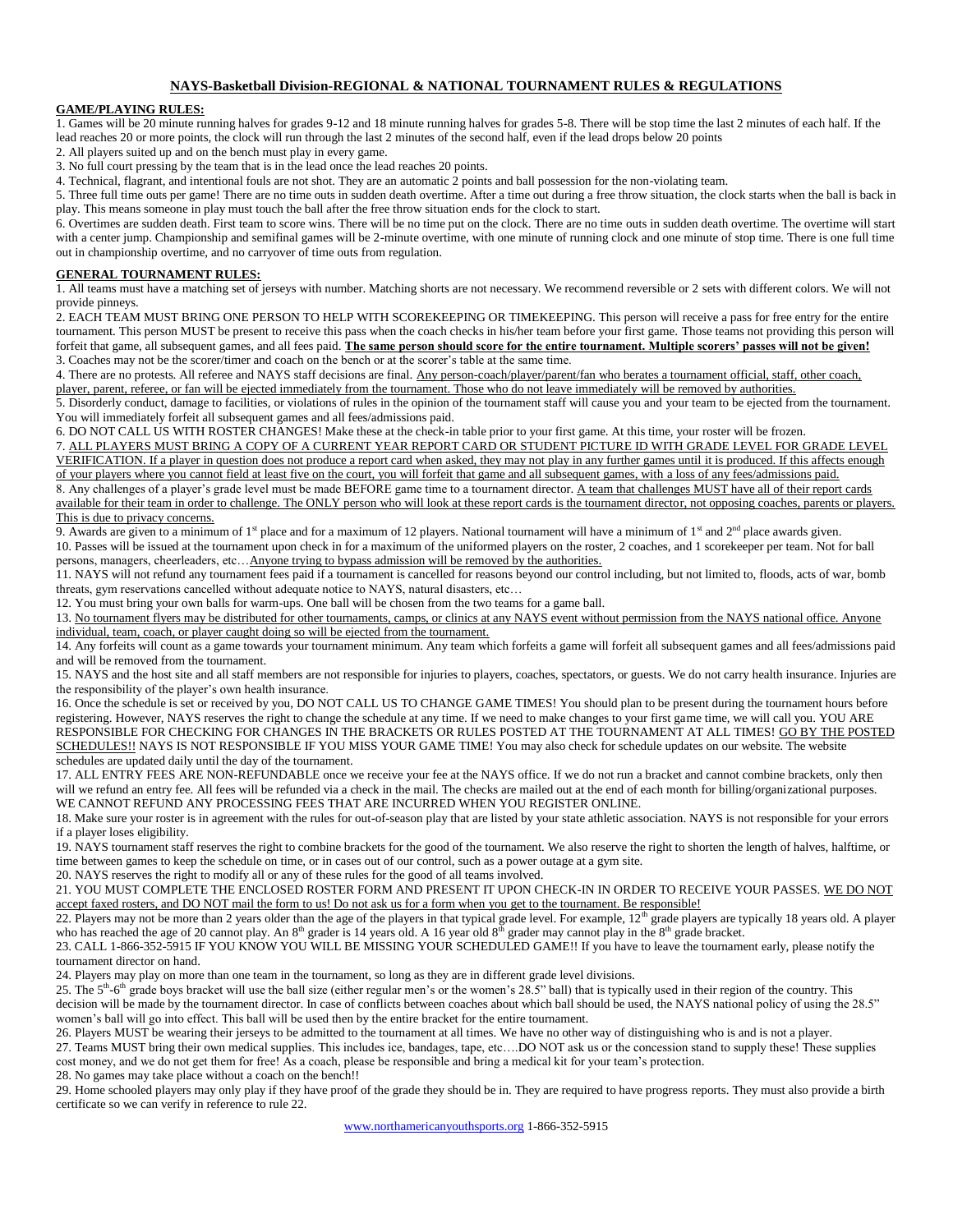### **NAYS TOURNAMENT POOL PLAY TIE BREAKER RULES**

#### **IN CASE OF TIES IN POOL PLAY, THE FOLLOWING FORMULA WILL BE USED:**

**(NOTE: This formula is used in spring tournaments with 3 team pools only, or in summer tournaments with pool play for any number of teams.)**

- **1) Head to head records**
- **2) If still tied, point differential in all games -You can only be awarded up to 15 points per game -Add up total points won or lost by in each game (maximum of 15 for wins) -Team with the highest total wins**

| <b>EXAMPLE:</b> | <b>TEAM A</b>     | <b>TEAM B</b>     |  |
|-----------------|-------------------|-------------------|--|
| <b>Game 1</b>   | won by $20 (+15)$ | won by $15 (+15)$ |  |
| <b>Game 2</b>   | won by $12 (+12)$ | lost by $6(-6)$   |  |
| Game 3          | lost by $11(-11)$ | won by $4 (+4)$   |  |
| <b>TOTALS</b>   | $+16$             | $+13$             |  |

**Therefore, the winner or tiebreaker goes to TEAM A**

#### **3) IF STILL TIED, A COIN FLIP WILL BE DONE!**

**If there is a three way tie, a coin flip will not be done. Winner will be determined by the least defensive points allowed.**

**NOTE: In case of a forfeit, a forfeit in basketball is 2-0. The winning team gets a +2; the losing team gets a -15.**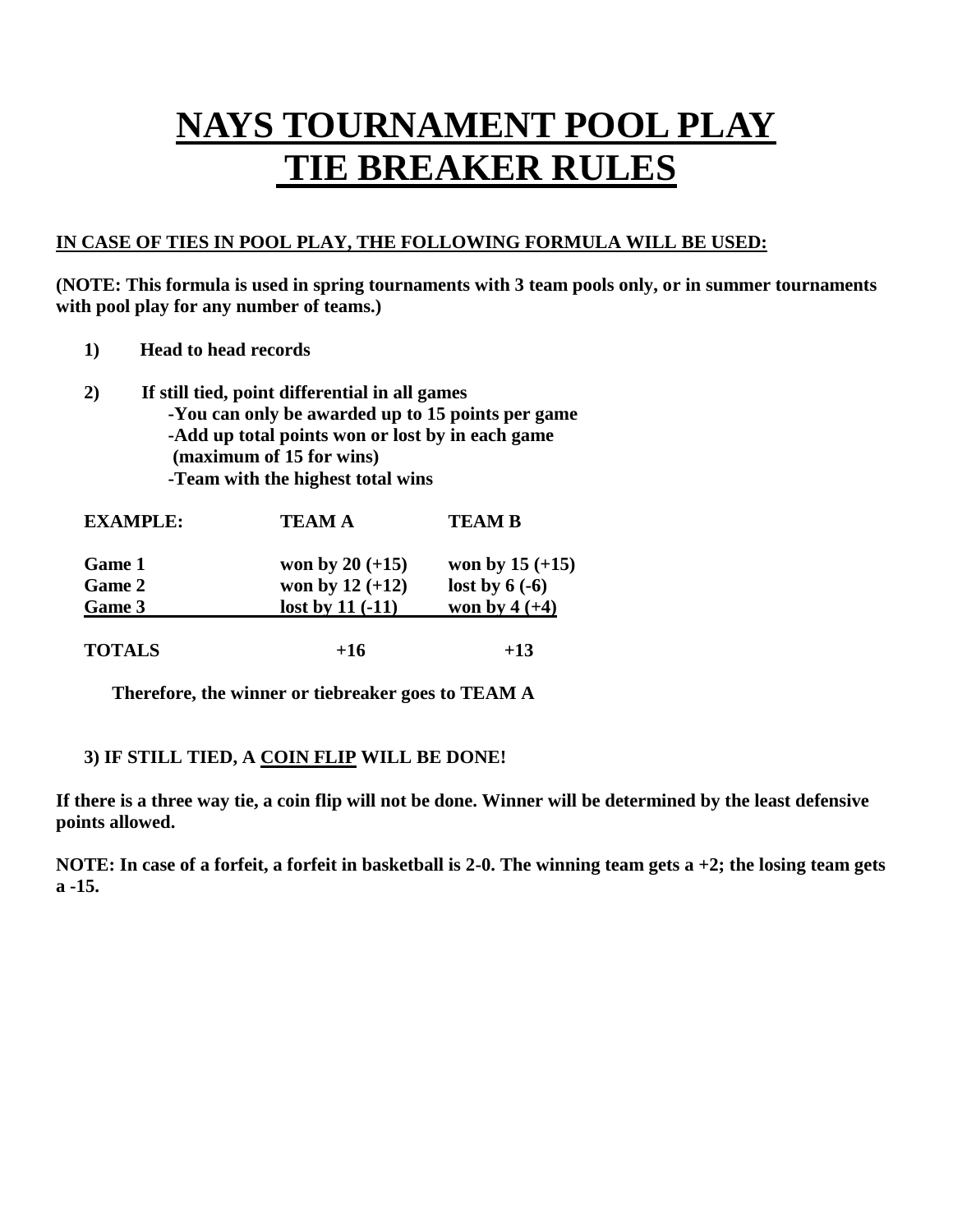# **TOURNAMENT COACHES SHOULD BE RESPONSIBLE!!!**

You are required to provide your own medical supplies!!!

DO NOT ask NAYS or concessionaires for ice, bandages, tape, etc…

These items cost money! We cannot supply them for you!

WE ARE NOT WALGREENS, OSCO, etc...!!!

THANK YOU!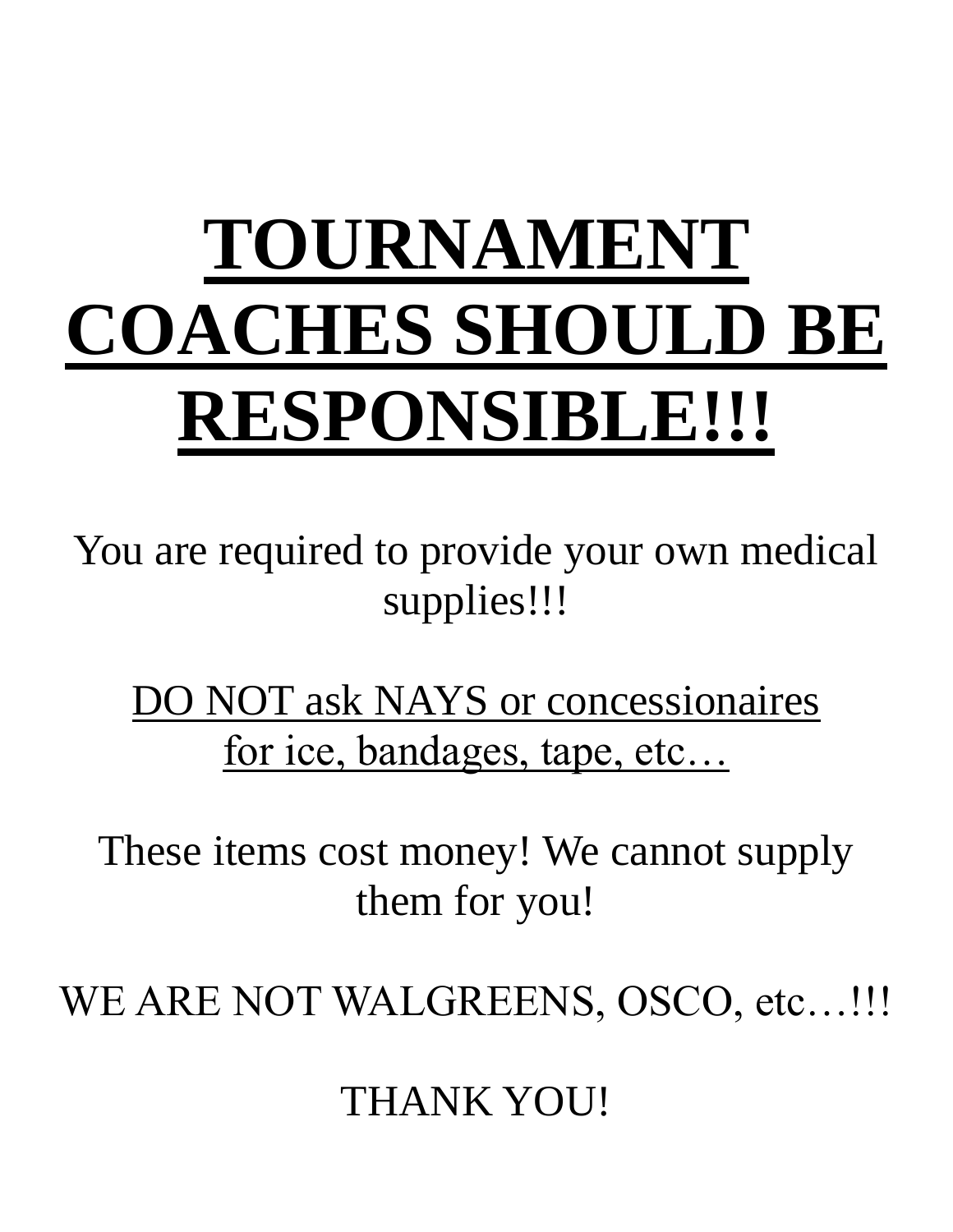## **COACHES AND TEAMS MUST CHECK THE POSTED SCHEDULE EACH DAY FOR SCHEDULE CHANGES AND UPDATES!!**

### **GO BY THE POSTED SCHEDULES ONCE YOU GET TO THE TOURNAMENT…..NOT THE SCHEDULE AND BRACKET CHARTS YOU RECEIVED IN THE E-MAIL!!**

**NAYS is not responsible for games missed due to schedule changes.**

**IF YOU ARE NOT GOING TO PLAY IN YOUR LAST GAME OF THE TOURNAMENT, PLEASE NOTIFY THE TOURNAMENT DIRECTOR IMMEDIATELY AFTER YOU FINISH PLAYING SO WE CAN SCHEDULE YOU OUT OF THE TOURNAMENT AND AVOID FORFEITS! WE CAN THEN GIVE YOUR SLOT TO OTHER TEAMS WISHING TO PLAY EXTRA GAMES AND ADVANCE YOUR OPPONENT THROUGH THE BRACKET.**